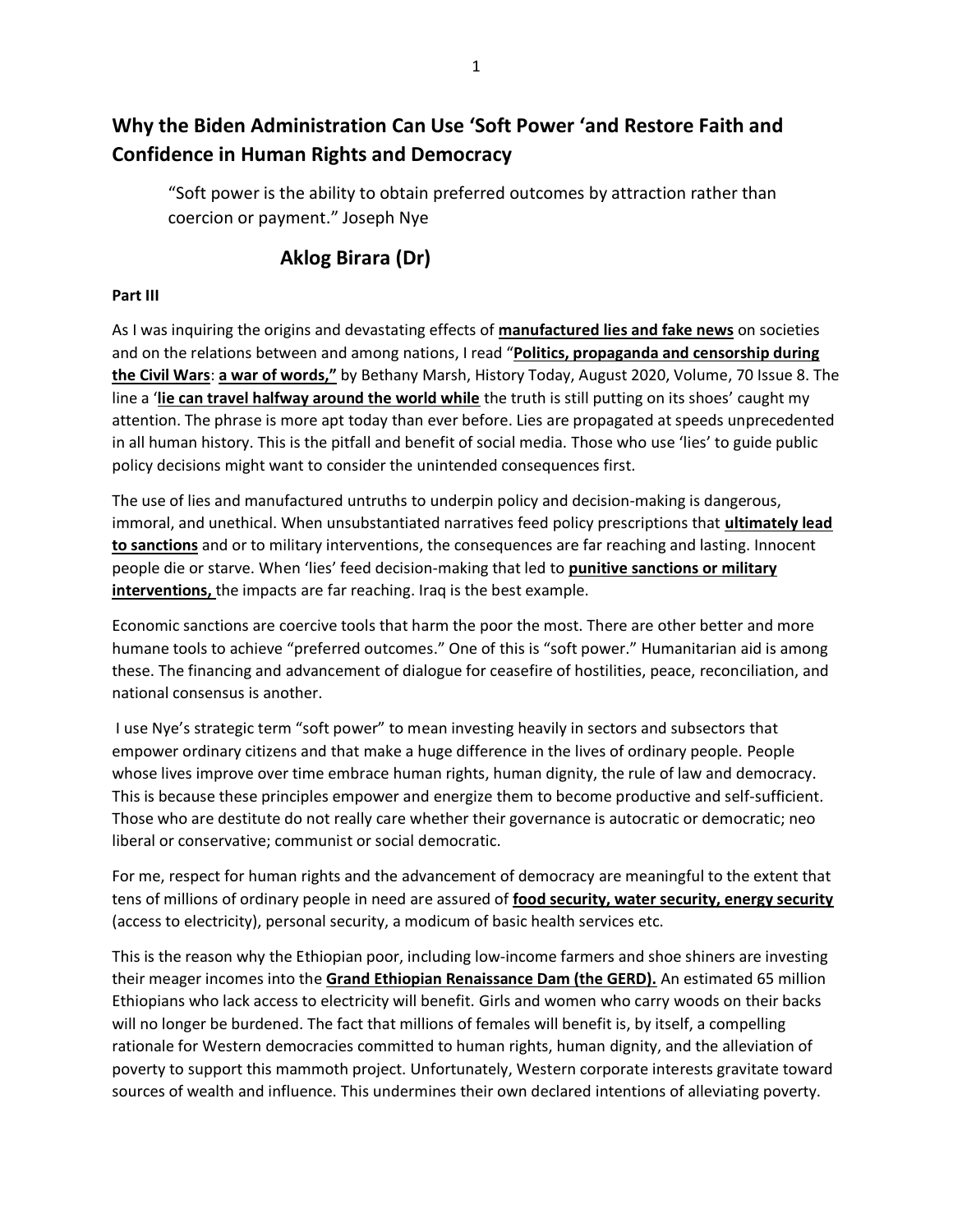#### **Why is it vital to link alleviation of poverty with human rights and democracy?**

I used to listen to lectures at the World Bank that poverty triggers constant conflict. It induces instability and fragility. At a human level, poverty is a debilitating human condition. It robs the person of his or her human worth. Poor people are, each day, preoccupied with the essentials of life: food, water, shelter, personal security, and the like. Their penchant for human rights, the rule of law and democracy is directly corelated to the amelioration of their lives.

Therefore, investing in poverty alleviation projects and sustaining the effort is the surest way of advancing human rights, dignity, and democracy. **This is where the USA excels and is a model but is reluctant to practice it across the globe equitably and impartially.** 

Disparate treatment in the allocation of financial resources to poor countries is hypocritical. Poverty is debilitating irrespective of race, ethnicity, or faith. Egypt jails political prisoners. It suffocates civil society. Its media is as good and as credible as any media in Russia. But it is supported by the USA financially and in other ways. On this scorecard, Ethiopia does better. It uses its limited resources to alleviate the humanitarian crisis in Tigray. The accusation of ethnic cleansing and genocide in Tigray does not therefore hold. It you want to do that; you do not pour resources to save lives.

The contrast I want to underpin is this. Dictatorships are not necessity inimical to US interests. It just depends on the level of loyalty to American corporate interest.

### **Good governance is key in the fight against poverty.**

Equally important, perhaps more so is the notion that internal good governance improves lives. Government officials committed to poverty alleviation have the lead **fiduciary responsibility** and accountability for the optimal utilization of aid funds. If aid had any chance of transforming the structure of a backward economy, Ethiopia would have achieved at least low middle income status by now. Tragically for the Ethiopian poor, thieves of state and party captured aid, leaving the poorest of the poor, including Tigrean-Ethiopians, worse off.

Repressive and corrupt governance steals and squanders aid monies. In the case of Ethiopia, massive aid inflow at an annual **average of \$3.5 billion** spanning almost three decades of TPLF rule squandered precious capital through theft, graft, bribery, and illicit outflow of precious capital. Tens of billions of dollars of aid monies were siphoned off by the TPLF. These monies are now deployed to undermine Ethiopia.

One would then wonder why G-7 countries led by the USA would even give credence to the TPLF?

I will illustrate this with one example. If the TPLF was genuinely concerned about the plight of Tigrean-Ethiopians, it would have **invested billions of dollars of aid monies** in Tigray. Instead, its leadership siphoned off monies, invested it in villas and other assets; and sent families and children abroad to enjoy life and safety. Today, the TPLF uses poor Tigrean-Ethiopian children, including girls as human shields.

#### **What is the role of aid anyway?**

Humanitarian and development aid that boosts capabilities improves the human condition for the better. Therefore, such aid is admired by the poor. On the other hand, aid that enriches the few at the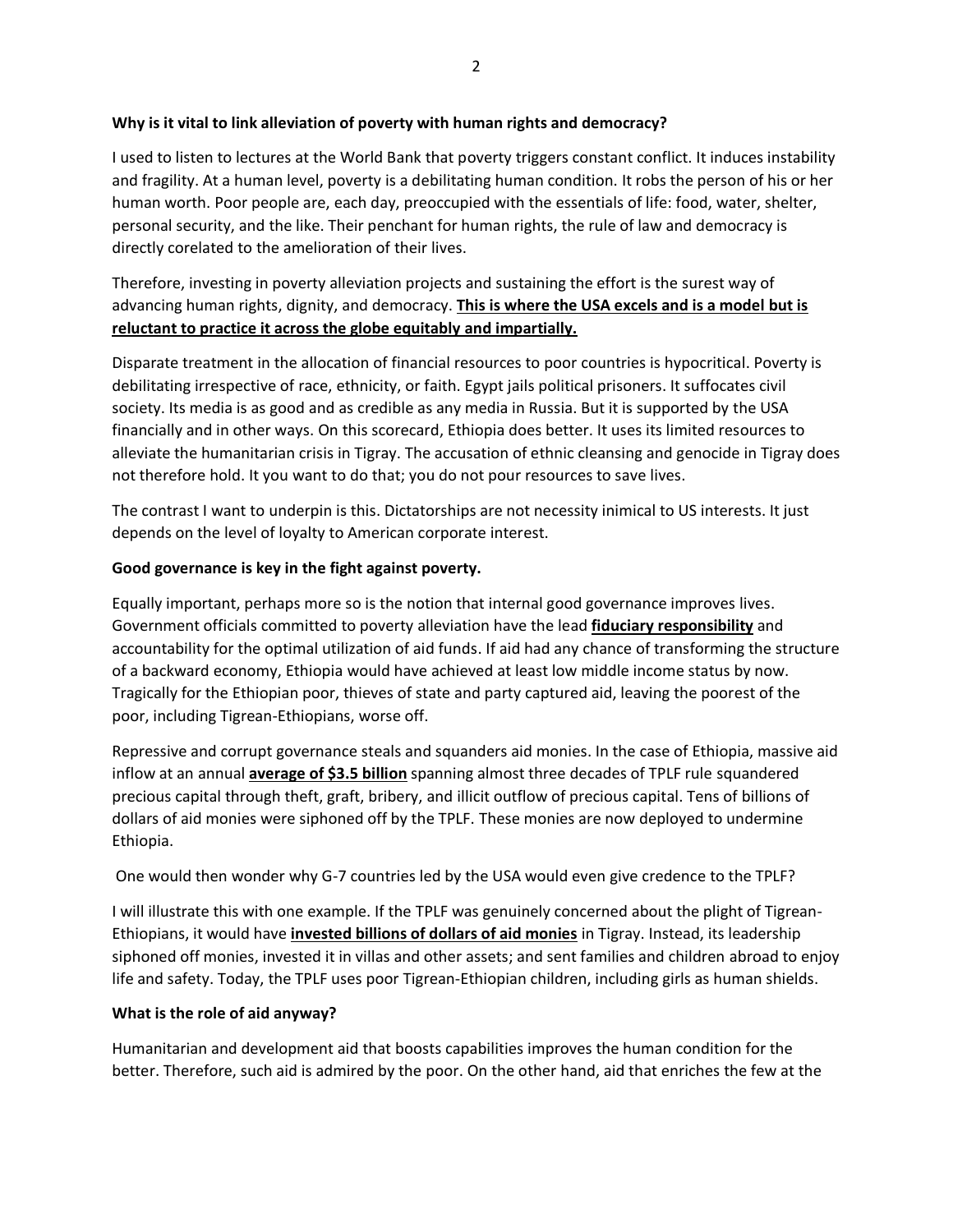expense of the majority is resented by the public. The TPLF is vilified across the board in Ethiopia because it was cruel, oppressive, divisive, and incurably corrupt.

#### **Sanctions are coercive tools that should not be deployed carelessly.**

"**Biden's Foreign Policy Is Largely Indistinguishable from Trump's,"** 31 March 2021, Global Policy CONFLICT AND SECURITY, Professor Noam Chomsky, a distinguished scholar and world-famous "public intellectual" offers insight into the use of coercive tools to achieve US policy. The following question was posed to him. "Two months after being in the White House, Biden's foreign policy agenda is beginning to take shape. What are the signs so far of how the Biden administration intends to address the challenges to U.S. hegemony posed by its primary geopolitical rivals, namely Russia and China?"

"The challenge to U.S. hegemony posed by Russia and particularly China has been a major theme of foreign policy discourse for some time, with persistent agreement on the severity of the threat."

### **Ethiopians pride themselves in their country's independence and sovereignty.**

In the case of Ethiopia, the assertion or perception that threat from Russia or China will diminish America's influence in Ethiopia understates the independent mindedness and patriotic mindset of the Ethiopian people. Ethiopia is among the few countries in the world that tries to establish mutually beneficial relations with all countries. So, this variable of undermining US interest is bogus.

Ethiopia is one of the few countries on the planet where commitment to the country's **sovereignty, dignity and independence is unassailable**.

In terms of the core foreign policy agenda that the USA follows, there is rarely a dramatic or radical change from one administration to another. The core principles that guide US foreign policy (Make America Great Again under Trump or America is Back under Biden) are similar but not identical. The Biden Administration is projecting a more assertive and often arrogant foreign policy to contrast itself from that of former President Trump. But the thrust remains the same.

Deliberations at the G-7 Summit show that America's national security and economic interest underpins US foreign policy. The methodology in generating international consensus for action varies from one Administration to another. The following illustrative samples show that the "preferred outcomes" are identical.

• Under the watch of President Clinton, Democrat, on March 24, 1999, the North Atlantic Treaty Organization (NATO) initiated air strikes against Yugoslavia and bombed Serbian military positions in the Yugoslav province of Kosovo. The pretext for this offensive was "**ethnic cleansing** launched by Serbian forces against the Kosovar Albanians on March 20." In addition to the human toll, the destruction of economic and social infrastructure, Yugoslavia was dismembered and balkanized into small nations. Ethnic-cleansing of Tigrean-Ethiopians is now used as a rationale by the Biden Africa policy team with intent to impose sanctions. The Ethiopian ruler at the time that President Clinton identified as one of Africa's "Renaissance Leaders," namely, Meles Zenawi, was a Marxist-Leninist and a tribalist/ethno-nationalist ruler who ruled Ethiopia with an iron-fist.

Why did the US Admiration under President Clinton show uncritical support for a declared Marxist who adopted revolutionary democracy, ethnic-federation, and the developmental state instead of a market